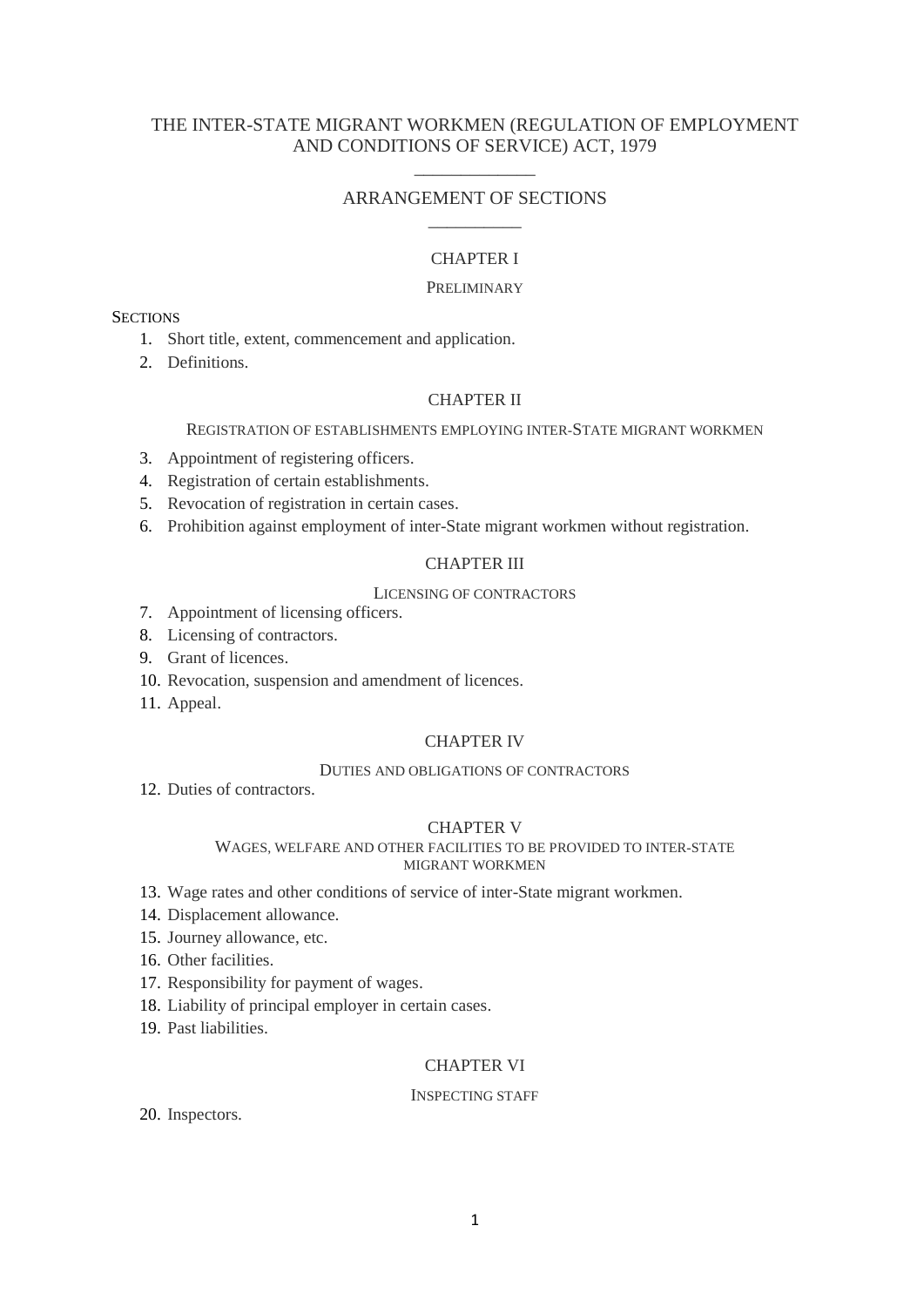# CHAPTER VII

### **MISCELLANEOUS**

## **SECTIONS**

- 21. Inter-State migrant workmen to be deemed to be in employment from date of recruitment for the purposes of certain enactments.
- 22. Provisions regarding industrial disputes in relation to inter-State migrant workmen.
- 23. Registers and other records to be maintained.
- 24. Obstructions.
- 25. Contravention of provisions regarding employment of inter-State migrant workmen.
- 26. Other offences.
- 27. Offences by companies.
- 28. Cognizance of offences.
- 29. Limitation of prosecutions.
- 30. Effect of laws and agreements inconsistent with the Act.
- 31. Power to exempt in special cases.
- 32. Protection of action taken under the Act.
- 33. Power to give directions.
- 34. Power to remove difficulties.
- 35. Power to make rules.
- 36. Repeals and saving. THE SCHEDULE.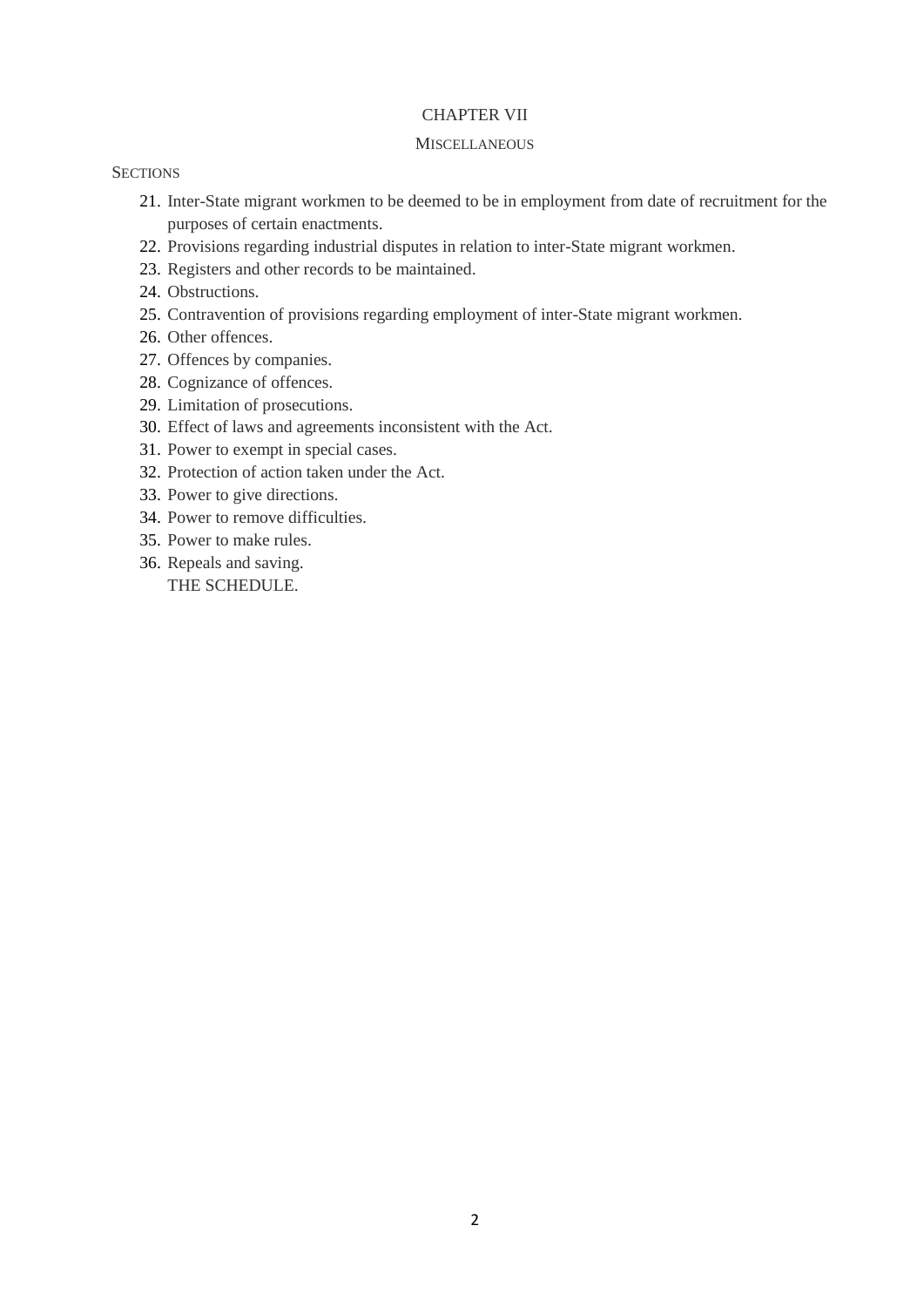# THE INTER-STATE MIGRANT WORKMEN (REGULATION OF EMPLOYMENT AND CONDITIONS OF SERVICE) ACT, 1979

# ACT NO. 30 OF 1979

[11*th June*, 1979.]

An Act to regulate the employment of inter-State migrant workmen and to provide for their conditions of service and for matters connected therewith.

BE it enacted by Parliament in the Thirteenth Year of the Republic of India as follows:—

## CHAPTER I

### PRELIMINARY

**1. Short title, extent, commencement and application.—(1) This Act may be called the Inter-State** Migrant Workmen (Regulation of Employment and Conditions of Service) Act, 1979.

(*2*) It extends to the whole of India.

 $(3)$  It shall come into force on such date<sup>1</sup> as the Central Government may, by notification in the Official Gazette, appoint:

Provided that if the Central Government considers it necessary or expedient so to do in the public interest, it may postpone or relax, to such extent as may be specified in such notification, the operation of all or any of the provisions of this Act in any State or States for such period not extending beyond one year from the date on which this Act comes into force.

(*4*) It applies—

(*a*) to every establishment in which five or more inter-State migrant workmen (whether or not in addition to other workmen) are employed or who were employed on any day of the preceding twelve months;

(*b*) to every contractor who employs or who employed five or more inter-State migrant workmen (whether or not in addition to other workmen) on any day of the preceding twelve months.

**2. Definitions.**—(*1*) In this Act, unless the context otherwise requires,—

(*a*) "appropriate Government" means,—

(*i*) in relation to—

(*1*) any establishment pertaining to any industry carried on by or under the authority of the Central Government or pertaining to any such controlled industry as may be specified in this behalf by the Central Government; or

(*2*) any establishment of any railway, Cantonment Board, major port, mine or oil-field; or

(*3*) any establishment of a banking or insurance company,

the Central Government;

1

(*ii*) in relation to any other establishment, the Government of the State in which that other establishment is situated;

(*b*) "contractor", in relation to an establishment, means a person who undertakes (whether as an independent contractor, agent, employee or otherwise) to produce a given result for the establishment, other than mere supply of goods or articles of manufacture to such establishment, by the employment of workmen or to supply workmen to the establishment, and includes a sub-contractor, *Khatadar*, *Sarda*r, agent or any other person, by whatever name called, who recruits or employs workmen;

(*c*) "controlled industry" means any industry the control of which by the Union has been declared by any Central Act to be expedient in the public interest;

<sup>1. 2</sup>nd October, 1980, *vide* notification No. G.S.R. 513(E), dated 11th August, 1980, *see* Gazette of India, Extraordinary, Part II, sec. 3(*i*).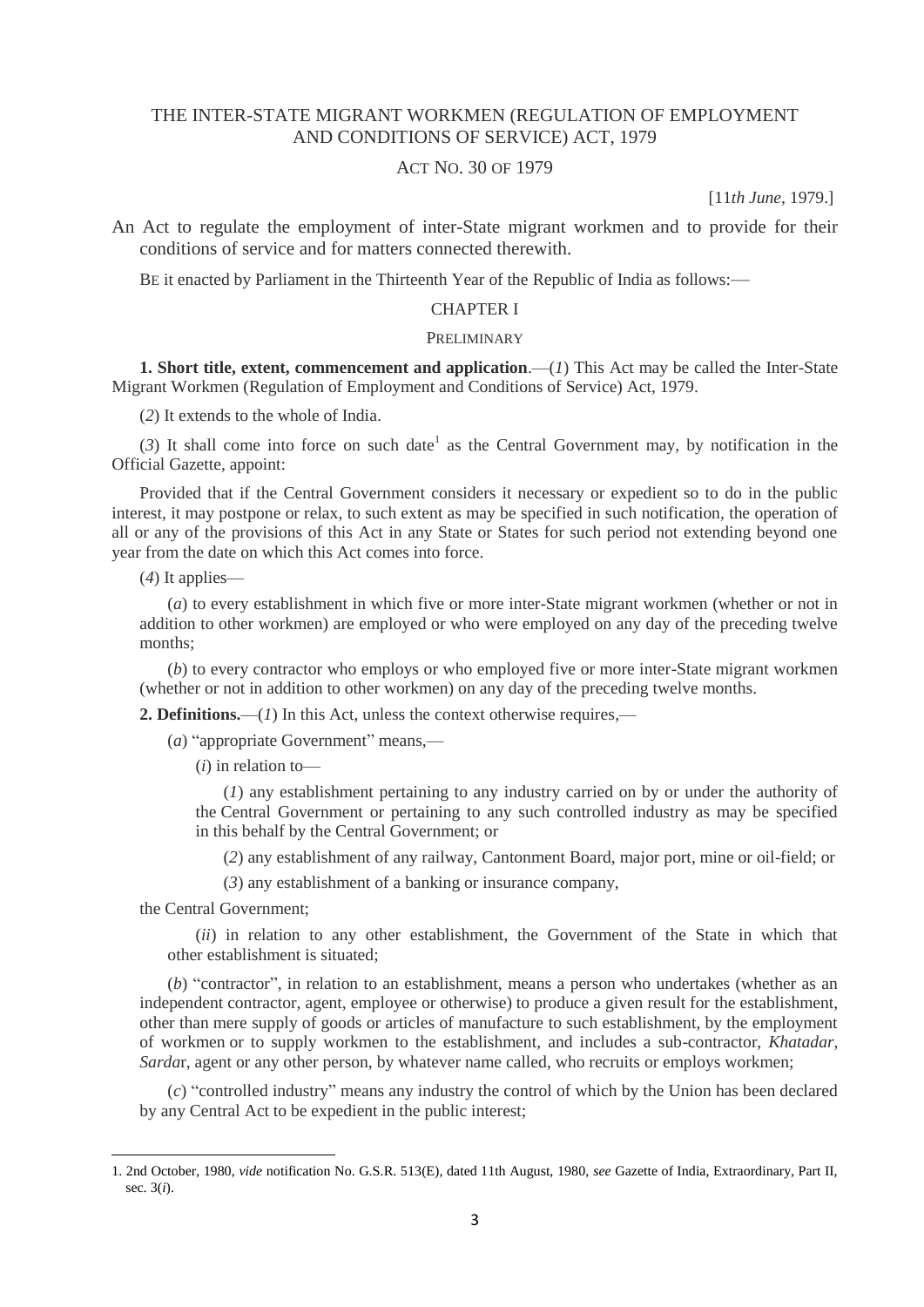(*d*) "establishment" means—

(*i*) any office or department of the Government or a local authority; or

(*ii*) any place where any industry, trade, business, manufacture or occupation is carried on;

(*e*) "inter-State migrant workman" means any person who is recruited by or through a contractor in one State under an agreement or other arrangement for employment in an establishment in another State, whether with or without the knowledge of the principal employer in relation to such establishment;

(*f*) "prescribed" means prescribed by rules made under this Act;

(*g*) "principal employer" means,—

(*i*) in relation to any office or department of the Government or a local authority, the head of that office, department or authority or such other officer as the Government or the local authority, as the case may be, may specify in this behalf;

(*ii*) in relation to a factory, the owner or occupier of the factory and where a person has been named as the manager of the factory under the Factories Act, 1948 (63 of 1948), the person so named;

(*iii*) in relation to a mine, the owner or agent of the mine and where a person has been named as the manager of the mine, the person so named;

(*iv*) in relation to any other establishment, any person responsible for the supervision and control of the establishment.

*Explanation.*—For the purposes of sub-clause (*iii*) of this clause, the expressions "mine", "owner" and "agent" shall have the meanings respectively assigned to them in clause (*j*), clause (*l*) and clause (*c*) of sub-section (*1*) of section 2 of the Mines Act,1952 (35 of 1952);

(*h*) "recruitment" includes entering into any agreement or other arrangement for recruitment and all its grammatical variations and cognate expressions shall be construed accordingly;

(*i*) "wages" shall have the meaning assigned to it in clause (*vi*) of section 2 of the Payment of Wages Act, 1936 (4 of 1936);

(*j*) "workman" means any person employed in or in connection with the work of any establishment to do any skilled, semi-skilled or unskilled, manual, supervisory, technical or clerical work for hire or reward, whether the terms of employment be express or implied, but does not include any such person—

(*i*) who is employed mainly in a managerial or administration capacity; or

(*ii*) who, being employed in a supervisory capacity, draws wages exceeding five hundred rupees per mensem, or exercises, either by the nature of the duties attached to the office or by reason of the powers vested in him, functions mainly of a managerial nature.

(*2*) Any reference in this Act to any law which is not in force in any area shall, in relation to that area, be construed as a reference to the corresponding law, if any, in force in that area.

### CHAPTER II

REGISTRATION OF ESTABLISHMENTS EMPLOYING INTER-STATE MIGRANT WORKMEN

**3. Appointment of registering officers.**—The appropriate Government may, by order notified in the Official Gazette,—

(*a*) appoint such persons, being officers of Government, as it thinks fit to be registering officers for the purposes of this Chapter; and

(*b*) define the limits, within which a registering officer shall exercise the powers conferred on him by or under this Act.

**4. Registration of certain establishments**.—(*1*) Every principal employer of an establishment to which this Act applies shall, within such period as the appropriate Government may, by notification in the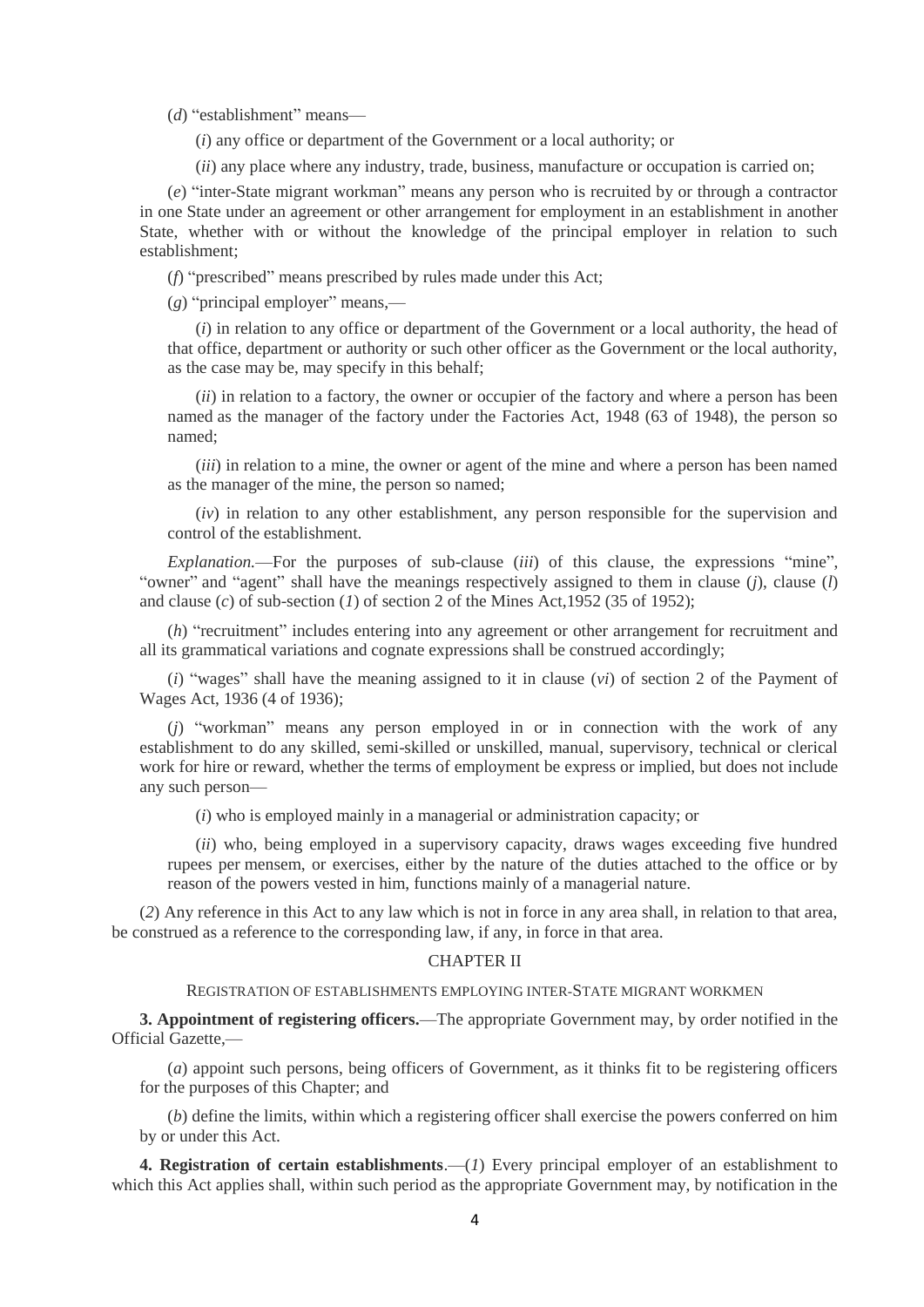Official Gazette, fix in this behalf with respect to establishments generally or with respect to any class of them, make an application to the registering officer, in such form and manner and on payment of such fees as may be prescribed, for the registration of the establishment:

Provided that the registering officer may entertain any such application for registration after the expiry of the period fixed in that behalf, if the registering officer is satisfied that the applicant was prevented by sufficient cause from making the application in time.

(*2*) Within one month after the receipt of an application for registration under sub-section (*1*), the registering officer shall,—

(*a*) if the application is complete in all respects, register the establishment and issue to the principal employer of the establishment a certificate of registration in the prescribed form; and

(*b*) if the application is not so complete, return the application to the principal employer of the establishment.

(*3*) Where within a period of one month after the receipt of an application for registration of an establishment under sub-section (*1*), the registering officer does not grant under clause (*a*) of sub-section (*2*) the certificate of registration applied for and does not return the application under clause (*b*) of that sub-section, the registering officer shall, within fifteen days of the receipt of an application in this behalf, from the principal employer, register the establishment and issue to the principal employer a certificate of registration in the prescribed form.

**5. Revocation of registration in certain cases.**—If the registering officer is satisfied, either on a reference made to him in this behalf or otherwise, that the registration of any establishment has been obtained by misrepresentation or suppression of any material fact or that for any other reason, the registration has become useless or ineffective and, therefore, requires to be revoked, the registering officer may, after giving an opportunity to the principal employer of the establishment to be heard and with the previous approval of the appropriate Government, revoke by order in writing the registration and communicate the order to the principal employer:

Provided that where the registering officer considers it necessary so to do for any special reasons, he may, pending such revocation, by order suspend the operation of the certificate of registration for such period as may be specified in the order and serve, by registered post, such order along with a statement of the reasons on the principal employer and such order shall take effect on the date on which such service is effected.

**6. Prohibition against employment of inter-State migrant workmen without registration.**—No principal employer of an establishment to which this Act applies shall employ inter-State migrant workmen in the establishment unless a certificate of registration in respect of such establishment issued under this Act is in force:

Provided that nothing in this section shall apply to any establishment in respect of which an application for registration made within the period fixed, whether originally or on extension under sub-section (*1*) of section 4 is pending before a registering officer and for the purposes of this proviso, an application to which the provisions of sub-section (*3*) of section 4 apply shall be deemed to be pending before the registering officer concerned till the certificate of registration is issued in accordance with the provisions of that sub-section.

### CHAPTER III

#### LICENSING OF CONTRACTORS

**7. Appointment of licensing officers.**—The appropriate Government may, by order notified in the Official Gazette,—

(*a*) appoint such persons, being officers of Government, as it thinks fit to be licensing officers for the purposes of this Chapter; and

(*b*) define the limits, within which a licensing officer shall exercise the jurisdiction and powers conferred on licensing officers by or under this Act.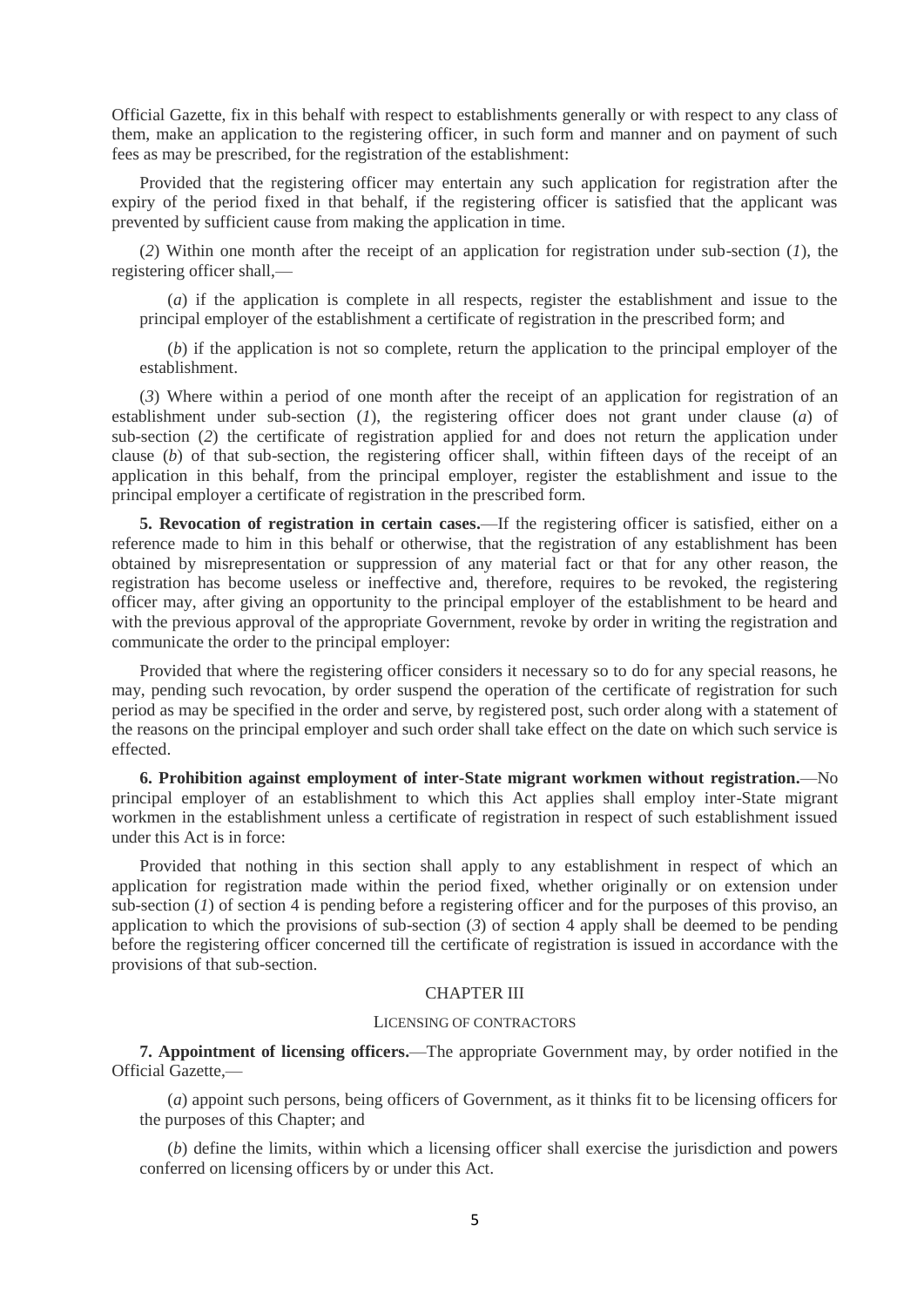**8. Licensing of contractors**.—(*1*) With effect from such date as the appropriate Government may, by notification in the Official Gazette, appoint, no contractor to whom this Act applies shall,—

(*a*) recruit any person in a State for the purpose of employing him in any establishment situated in another State, except under and in accordance with a licence issued in that behalf—

(*i*) if such establishment is an establishment referred to in sub-clause (*i*) of clause (*a*) of sub-section (*1*) of section 2, by the licensing officer appointed by the Central Government who has jurisdiction in relation to the area wherein the recruitment is made;

(*ii*) if such establishment is an establishment referred to in sub-clause (*ii*) of clause (*a*) of sub-section  $(1)$  of section 2, by the licensing officer appointed by the State Government who has jurisdiction in relation to the area wherein the recruitment is made;

(*b*) employ as workmen for the execution of any work in any establishment in any State, persons from another State (whether or not in addition to other workmen) except under and in accordance with a licence issued in that behalf.—

(*i*) if such establishment is an establishment referred to in sub-clause (*i*) of clause (*a*) of sub-section (*1*) of section 2, by the licensing officer appointed by the Central Government who has jurisdiction in relation to the area wherein the establishment is situated;

(*ii*) if such establishment is an establishment referred to in sub-clause (*ii*) of clause (*a*) of sub-section (*1*) of section 2, by the licensing officer appointed by the State Government who has jurisdiction in relation to the area wherein the establishment is situated.

(*2*) Subject to the provisions of this Act, a licence under sub-section (*1*) may contain such conditions including, in particular, the terms and conditions of the agreement or other arrangement under which the workmen will be recruited, the remuneration payable, hours of work, fixation of wages and other essential amenities in respect of the inter-State migrant workmen, as the appropriate Government may deem fit to impose in accordance with the rules, if any, made under section 35 and shall be issued on payment of such fees as may be prescribed:

Provided that if for any special reasons, the licensing officer is satisfied that it is necessary to require any person who has applied for, or who has been issued, a licence to furnish any security for the due performance of the conditions of the licence, he may, after communicating such reasons to such person and giving him an opportunity to represent his case, determine in accordance with the rules made in this behalf the security which shall be furnished by such person for obtaining or, as the case may be, for continuing to hold the licence.

(*3*) The security which may be required to be furnished under the proviso to sub-section (*2*) shall be reasonable and the rules for the purposes of the said proviso shall, on the basis of the number of workmen employed, the wages payable to them, the facilities which shall be afforded to them and other relevant factors provide for the norms with reference to which such security may be determined.

**9. Grant of licences**.—(*1*) Every application for the grant of a licence under sub-section (*1*) of section 8 shall be made in the prescribed form and shall contain the particulars regarding the location of the establishment, the nature of process, operation or work for which inter-State migrant workmen are to be employed and such other particulars as may be prescribed.

(*2*) The licensing officer may make such investigation in respect of the application received under sub-section (*1*) and in making any such investigation, the licensing officer shall follow such procedure as may be prescribed.

(*3*) A licence granted under section 8, shall be valid for the period specified therein and may be renewed from time to time for such period and on payment of such fees and on such conditions as may be prescribed.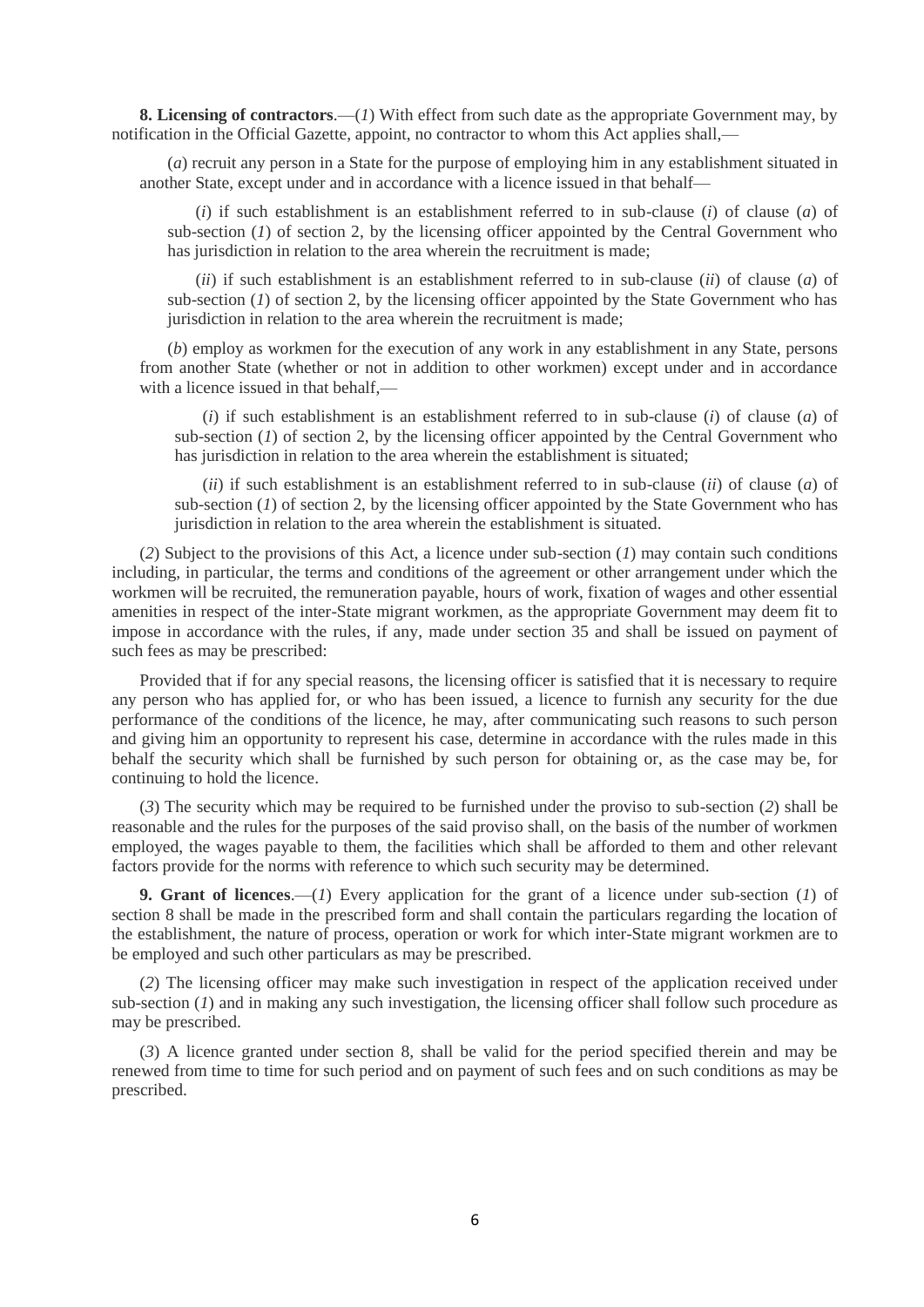**10. Revocation, suspension and amendment of licences**.—(*1*) If the licensing officer is satisfied, either on a reference made to him in this behalf or otherwise, that—

(*a*) a licence granted under section 8 has been obtained by misrepresentation or suppression of any material fact, or

(*b*) the holder of a licence has, without reasonable cause, failed to comply with the conditions subject to which the licence has been granted or has contravened any of the provisions of this Act or the rules made hereunder,

then, without prejudice to any other penalty to which the holder of the licence may be liable under this Act, the licensing officer may, after giving the holder of the licence an opportunity to be heard, by order in writing, revoke the licence or forfeit the security furnished by him under the proviso to sub-section (*2*) of section 8 or any part thereof and communicate the order to the holder of the licence:

Provided that where the licensing officer considers it necessary so to do for any special reasons, he may, pending such revocation or forfeiture, by order, suspend the operation of the licence for such period as may be specified in the order and serve, by registered post, such order along with a statement of the reasons on the holder of the licence and such order shall take effect on the date on which such service is effected.

(*2*) Subject to any rules that may be made in this behalf, the licensing officer may vary or amend a licence granted under section 8.

**11. Appeal**.—(*1*) Any person aggrieved by an order made under section 4, section 5, section 8 or section 10 may, within thirty days from the date on which the order is communicated to him, prefer an appeal to an appellate officer who shall be a person nominated in this behalf by the appropriate Government:

Provided that the appellate officer may entertain the appeal after the expiry of the said period of thirty days, if he is satisfied that the appellant was prevented by sufficient cause from filing the appeal in time.

(*2*) On receipt of an appeal under sub-section (*1*), the appellate officer shall, after giving the appellant an opportunity of being heard, dispose of the appeal as expeditiously as possible.

### CHAPTER IV

### DUTIES AND OBLIGATIONS OF CONTRACTORS

**12. Duties of contractors**.—(*1*) It shall be the duty of every contractor—

(*a*) to furnish such particulars and in such form as may be prescribed, to the specified authority in the State from which an inter-State migrant workman is recruited and in the State in which such workman is employed, within fifteen days from the date of recruitment, or, as the case may be, the date of employment, and where any change occurs in any of the particulars so furnished, such change shall be notified to the specified authorities of both the States;

(*b*) to issue to every inter-State migrant workman, a pass book affixed with a passport size photograph of the workman and indicating in Hindi and English languages, and where the language of the workman is not Hindi or English, also in the language of the workman,—

(*i*) the name and place of the establishment wherein the workman is employed;

(*ii*) the period of employment;

(*iii*) the proposed rates and modes of payment of wages;

(*iv*) the displacement allowance payable;

(*v*) the return fare payable to the workman on the expiry of the period of his employment and in such contingencies as may be prescribed and in such other contingencies as may be specified in the contract of employment;

(*vi*) deductions made; and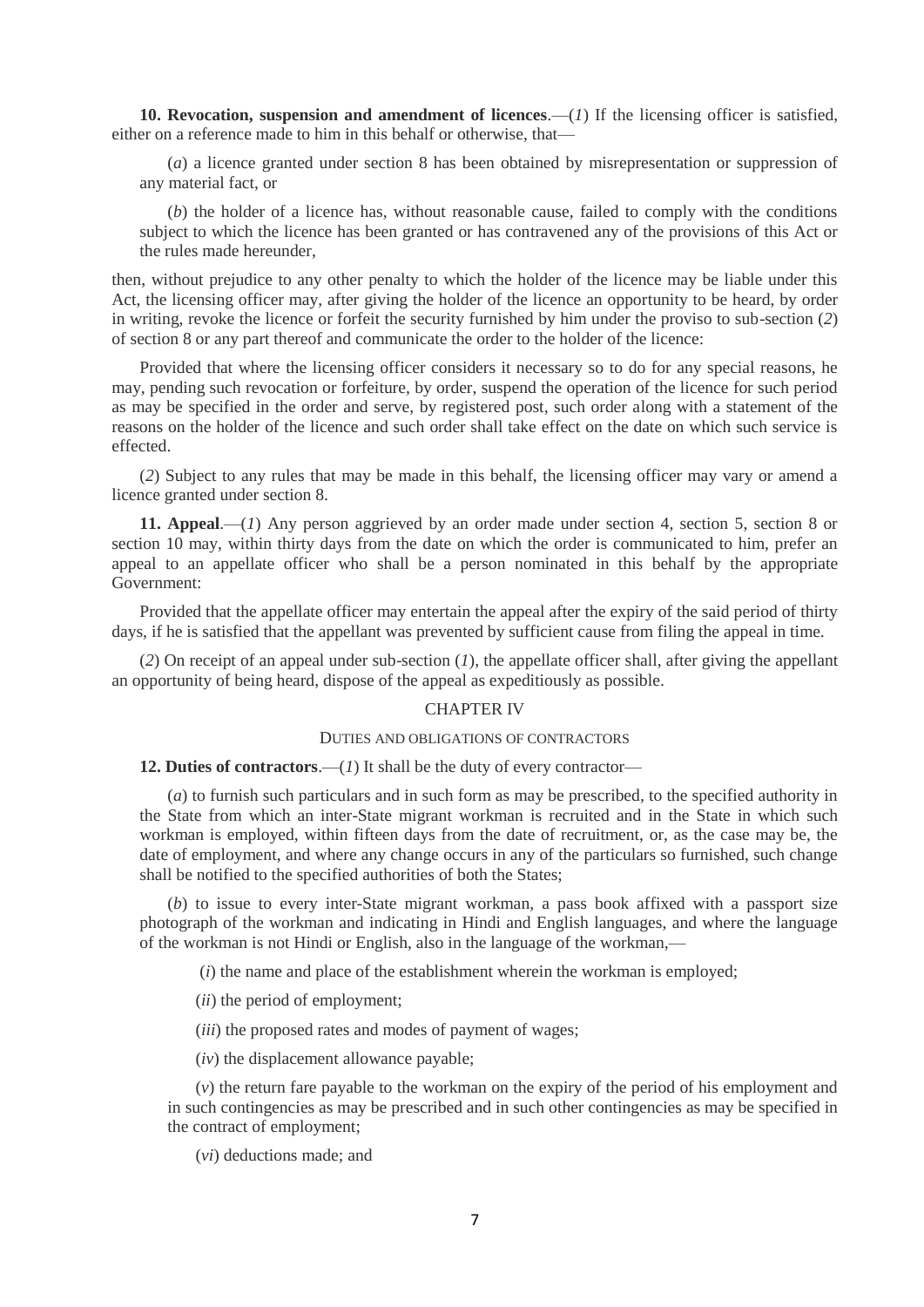(*vii*) such other particulars as may be prescribed;

(*c*) to furnish in respect of every inter-State migrant workman who ceases to be employed, a return in such form and in such manner as may be prescribed, to the specified authority in the State from which he is recruited and in the State in which he is employed, which shall include a declaration that all the wages and other dues payable to the workman and the fare for the return journey back to his State have been paid.

(*2*) The contractor shall maintain the pass book referred to in sub-section (*1*) up-to-date and cause it to be retained with the inter-State migrant workman concerned.

*Explanation*.—For the purposes of this section and section 16 "specified authority" means such authority as may be specified by the appropriate Government in this behalf.

### CHAPTER V

WAGES, WELFARE AND OTHER FACILITIES TO BE PROVIDED TO INTER-STATE MIGRANT WORKMEN

**13. Wage rates and other conditions of service of inter-State migrant workmen.**—(*1*) The wage rates, holidays, hours of work and other conditions of service of an inter-State migrant workman shall,—

(*a*) in a case where such workman performs in any establishment, the same or similar kind of work as is being performed by any other workman in that establishment, be the same as those applicable to such other workman; and

(*b*) in any other case, be such as may be prescribed by the appropriate Government:

Provided that an inter-State migrant workman shall in no case be paid less than the wages fixed under the Minimum Wages Act, 1948 (11 of 1948).

(*2*) Notwithstanding anything contained in any other law for the time being in force, wages payable to an inter-State migrant workman under this section shall be paid in cash.

**14. Displacement allowance.**—(*1*) There shall be paid by the contractor to every inter-State migrant workman at the time of recruitment, a displacement allowance equal to fifty per cent. of the monthly wages payable to him or seventy-five rupees, whichever is higher.

(*2*) The amount paid to a workman as displacement allowance under sub-section (*1*) shall not be refundable and shall be in addition to the wages or other amounts payable to him.

**15. Journey allowance, etc.**—A journey allowance of a sum not less than the fare from the place of residence of the inter-State migrant workman in his State to the place of work in the other State shall be payable by the contractor to the workman both for the outward and return journeys and such workman shall be entitled to payment of wages during the period of such journeys as if he were on duty.

**16. Other facilities.**—It shall be the duty of every contractor employing inter-State migrant workmen in connection with the work of an establishment to which this Act applies,—

(*a*) to ensure regular payment of wages to such workmen;

(*b*) to ensure equal pay for equal work irrespective of sex;

(*c*) to ensure suitable conditions of work to such workmen having regard to the fact that they are required to work in a State different from their own State;

(*d*) to provide and maintain suitable residential accommodation to such workmen during the period of their employment;

(*e*) to provide the prescribed medical facilities to the workmen, free of charge;

(*f*) to provide such protective clothing to the workmen as may be prescribed; and

(*g*) in case of fatal accident or serious bodily injury to any such workman, to report to the specified authorities of both the States and also the next of kin of the workman.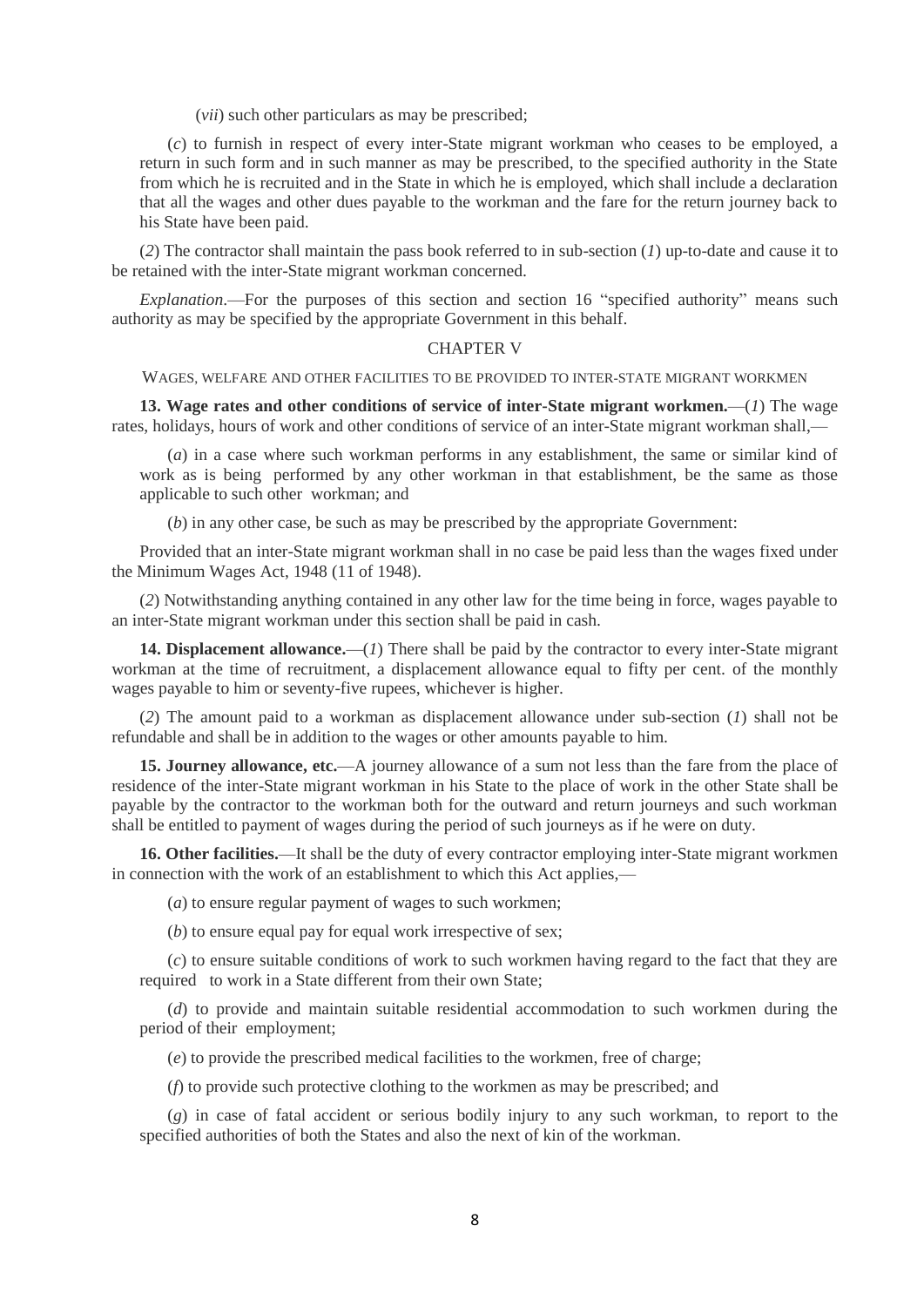**17. Responsibility for payment of wages.**—(*1*) A contractor shall be responsible for payment of wages to each inter-State migrant workman employed by him and such wages shall be paid before the expiry of such period as may be prescribed.

(*2*) Every principal employer shall nominate a representative duly authorised by him to be present at the time of disbursement of wages by the contractor and it shall be the duty of such representative to certify the amounts paid as wages in such manner as may be prescribed.

(*3*) It shall be the duty of the contractor to ensure the disbursement of wages in the presence of the authorised representative of the principal employer.

(*4*) In case the contractor fails to make payment of wages within the prescribed period or makes short payment, then the principal employer shall be liable to make payment of the wages in full or the unpaid balance due, as the case may be, to the inter-State migrant workman employed by the contractor and recover the amount so paid from the contractor either by deduction from any amount payable to the contractor under any contract or as a debt payable by the contractor.

18. Liability of principal employer in certain cases.—(*1*) If any allowance required to be paid under section 14 or section 15 to an inter-State migrant workman employed in an establishment to which this Act applies is not paid by the contractor or if any facility specified in section 16 is not provided for the benefit of such workman, such allowance shall be paid, or, as the case may be, the facility shall be provided, by the principal employer within such time as may be prescribed.

(*2*) All the allowances paid by the principal employer or all the expenses incurred by him in providing the facility referred to in sub-section (*1*) may be recovered by him from the contractor either by deduction from any amount payable to the contractor under any contract or as a debt payable by the contractor.

**19. Past liabilities.**—It shall be the duty of every contractor and every principal employer to ensure that any loan given by such contractor or principal employer to any inter-State migrant workman does not remain outstanding after the completion of the period of employment of such workman under the said contractor or, as the case may be, in the establishment of such principal employer and accordingly every obligation of an inter-State migrant workman to re-pay any debt obtained by him during the period of his employment from the contractor or the principal employer and remaining unsatisfied before the completion of such period shall, on such completion, be deemed to have been extinguished and no suit or other proceeding shall lie in any court or before any authority for the recovery of such debt or any part thereof.

## CHAPTER VI

#### INSPECTING STAFF

**20. Inspectors.**—(*1*) The appropriate Government may, by notification in the Official Gazette, appoint such persons as it thinks fit to be inspectors for the purposes of this Act, and define the local limits within which they shall exercise their powers under this Act.

(*2*) Subject to any rules made in this behalf, within the local limits for which he is appointed, an inspector may—

(*a*) if he has reason to believe that any inter-State migrant workmen are employed in any premises or place, enter, at all reasonable hours, with such assistants (if any), being persons in the service of the Government or any local or other public authority as he thinks fit, such premises or place for the purpose of—

(*i*) satisfying himself whether the provisions of this Act in relation to the payment of wages, conditions of service, or facilities to be provided to such workmen are being complied with;

(*ii*) examining any register or record or notices required to be kept or exhibited by the provisions of this Act or the rules made thereunder, and requiring the production thereof for inspection;

(*b*) examine any person found in any such premises or place for the purpose of determining whether such person is an inter-State migrant workman;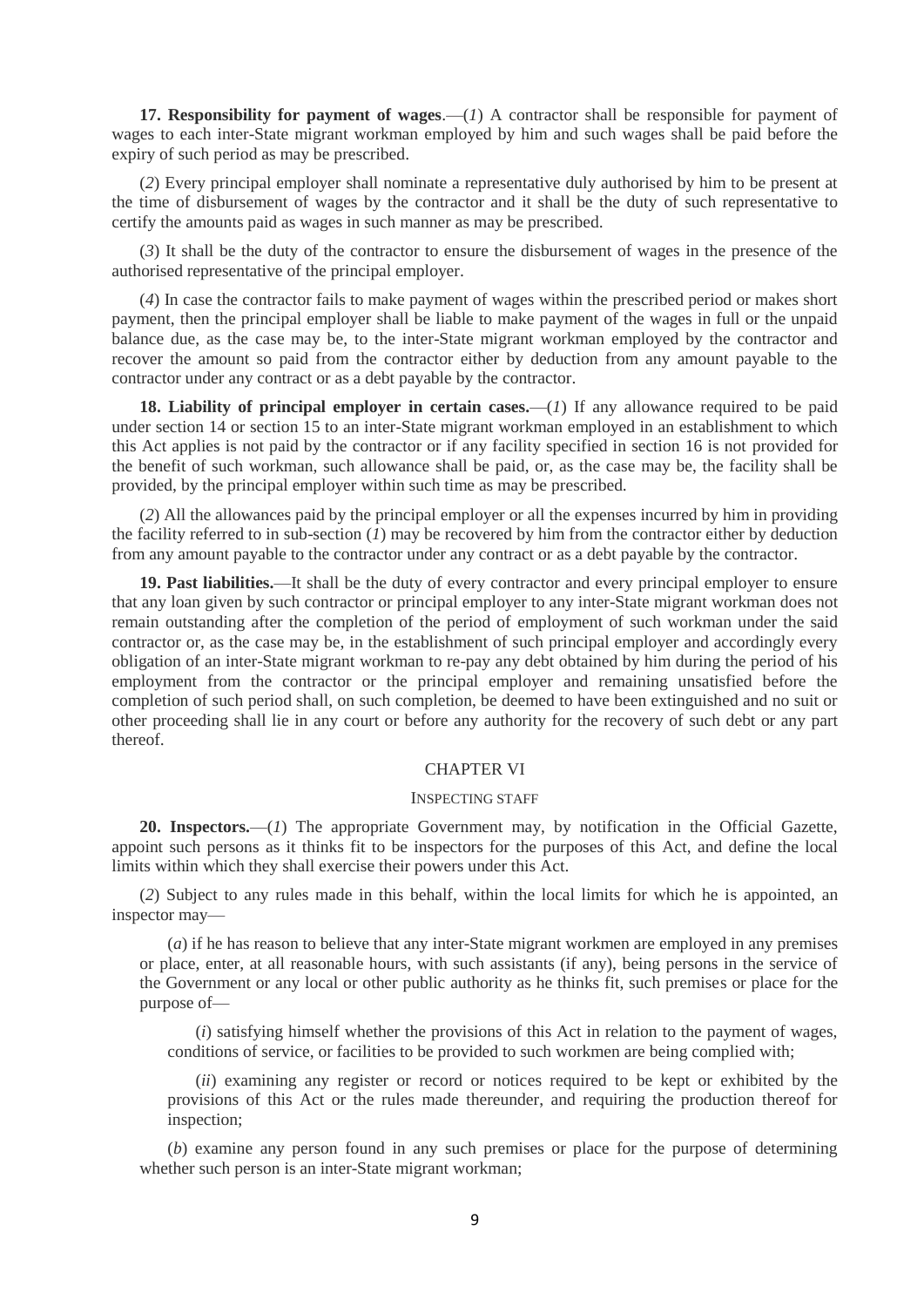(*c*) require any person giving out work to any workman, to give any information, which is in his power to give, with respect to the names and addresses of the persons to, for and from whom the work is given out or received, and with respect to the payments to be made for the work;

(*d*) seize or take copies of such register, record of wages, or notices or portions thereof as he may consider relevant in respect of an offence under this Act which he has reason to believe has been committed by a principal employer or contractor, and

(*e*) exercise such other powers as may be prescribed.

(*3*) Notwithstanding anything contained in sub-sections (*1*) and (*2*), if a State Government considers it necessary for the purpose of satisfying itself that the provisions of this Act are being complied with in respect of any workmen belonging to that State and employed in an establishment situated in another State, it may, by order in writing, appoint such persons, being persons in the service of that Government, for the exercise of such of the powers mentioned in sub-section (*2*), as may be specified in that order:

Provided that no such order shall be issued without the concurrence of the Government of the State in which such workmen are employed or where the establishment is an establishment referred to in sub-clause (*i*) of clause (*a*) of sub-section (*1*) of section 2, without the concurrence of the Central Government.

(*4*) Any person required to produce any document or thing, or to give any information required, by an inspector under sub-section (*2*), or by a person appointed under sub-section (*3*), shall be deemed to be legally bound to do so within the meaning of section 175 and section 176 of the Indian Penal Code (45 of 1860).

(*5*) The provisions of the Code of Criminal Procedure, 1973 (2 of 1974), shall, so far as may be, apply to any search or seizure under this section as they apply to any search or seizure made under the authority of a warrant issued under section 94 of the said Code.

### CHAPTER VII

#### **MISCELLANEOUS**

**21. Inter-State migrant workmen to be deemed to be in employment from date of recruitment for the purposes of certain enactments.**—For the purposes of the enactments specified in the Schedule, an inter-State migrant workman shall, on and from the date of his recruitment, be deemed to be employed and actually worked in the establishment or, as the case may be, the first establishment in connection with the work of which he is employed.

**22. Provisions regarding industrial disputes in relation to inter-State migrant workmen.**—(*1*) Notwithstanding anything contained in the Industrial Disputes Act. 1947 (14 of 1947), any dispute or difference in connection with the employment or non-employment or the terms of employment or the conditions of labour, of an inter-State migrant workman (hereafter in this section referred to as the industrial dispute), may,—

(*a*) if the industrial dispute is relatable to an establishment referred to in sub-clause (*i*) of clause (*a*) of sub-section (*1*) of section 2, be referred under the provisions of the said Act, by the Central Government to any of the authorities referred to in Chapter II of that Act (hereafter in this section referred to as the said authorities),—

(*i*) in the State wherein the establishment is situated;

(*ii*) in the State wherein the recruitment of such workman was made if he makes an application in that behalf to that Government on the ground that he has returned to that State after the completion of his employment;

(*b*) if the industrial dispute is relatable to an establishment referred to in sub-clause (*ii*) of clause (*a*) of sub-section (*1*) of section 2,—

(*i*) be referred under the provisions of the said Act, by the Government of the State wherein the establishment is situated, to any of the said authorities in that State; or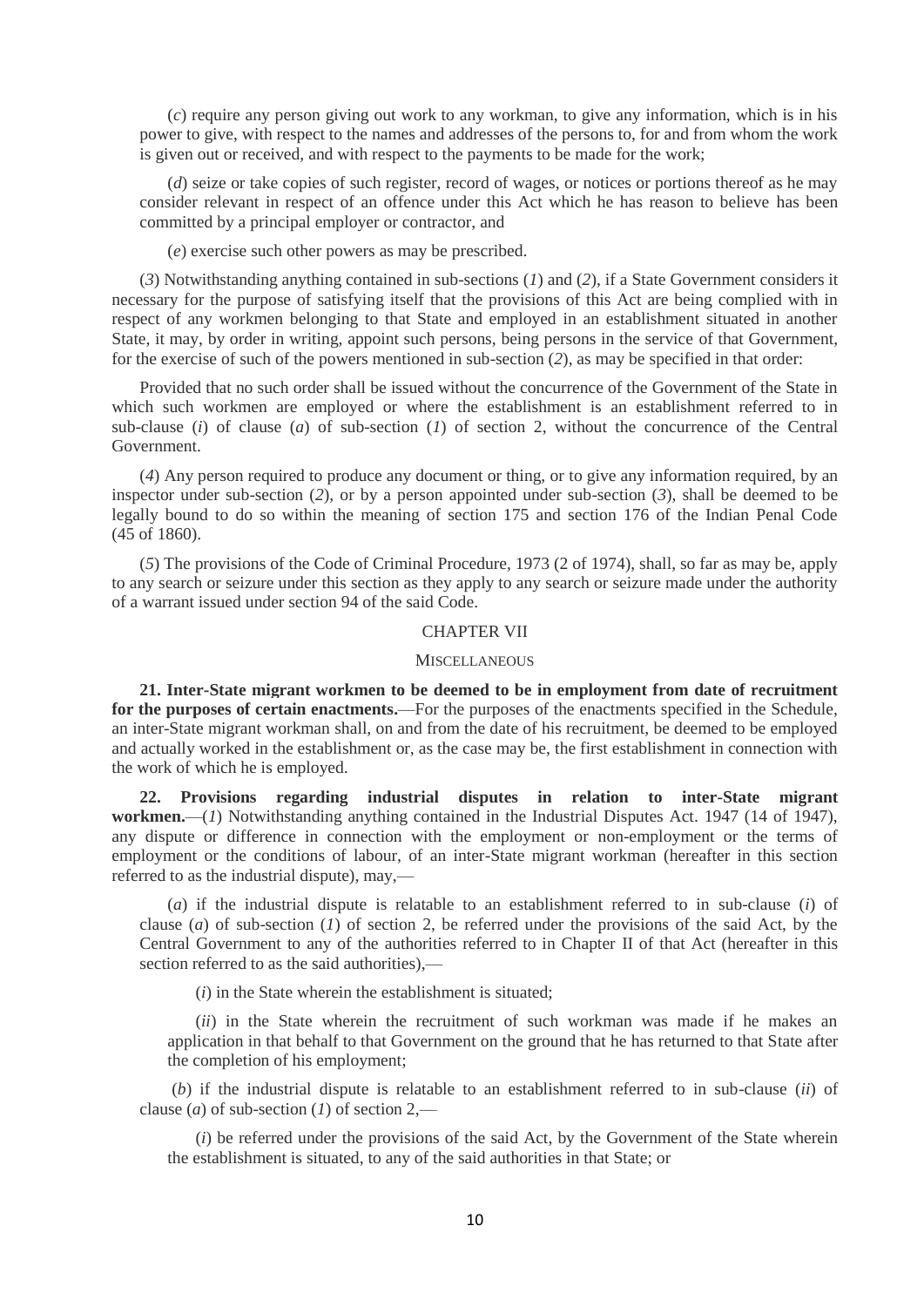(*ii*) be referred under the provisions of the said Act, by the Government of the State wherein the recruitment of such workman was made to any of the said authorities in that State, if he makes an application in that behalf to that Government on the ground that he has returned to that State after the completion of his employment:

## Provided that—

(*a*) no application referred to in sub-clause (*ii*) of clause (*a*) or sub-clause (*ii*) of clause (*b*) shall be entertained after the expiry of a period of six months from the date of his return to the State wherein the recruitment was made after the completion of his employment, unless the Government concerned is satisfied that the applicant was prevented by sufficient cause from making the application within that period;

(*b*) no reference under the said sub-clause (*ii*) of clause (*b*) shall be made except after obtaining the concurrence of the Government of the State wherein the establishment concerned is situated.

(*2*) Without prejudice to the provisions of section 33B of the Industrial Disputes Act, 1947 (14 of 1947), where during the pendency of any proceeding in respect of an industrial dispute under that Act before any of the said authorities in the State wherein the establishment is situated, an application is made to that authority by an inter-State migrant workman for the transfer of such proceeding to a corresponding authority in the State wherein his recruitment was made on the ground that he has returned to that State after the completion of his employment, that authority shall forward the application to the Central Government, or, as the case may be, to the Government of the State wherein such recruitment was made and transfer such proceeding in the prescribed manner to such authority as may be specified in this behalf by that Government:

Provided that in a case where no authority has been specified by the Government concerned within the prescribed period, the authority before which the proceeding is pending shall, on a request being made by the inter-State migrant workman and after obtaining the previous approval of the Government which referred the dispute to that authority, forward such proceeding to the Government concerned for reference of such dispute to an authority in the State wherein such recruitment was made.

(*3*) Without prejudice to the provisions of sub-section (*2*), if the Central Government is satisfied that it is expedient in the interests of justice so to do, it may, by order in writing and for reasons to be stated therein, withdraw any proceeding in respect of any industrial dispute relating to an inter-State migrant workman pending before an authority in the State in which the establishment concerned is situated and transfer the same to such authority in the State wherein the recruitment of such workman was made as may be specified in the order.

(*4*) The authority to which any proceeding is transferred under this section may proceed either *de novo* or from the stage at which it was so transferred.

23. Registers and other records to be maintained.—(*1*) Every principal employer and every contractor shall maintain such registers and records giving such particulars of the inter-State migrant workmen employed, the nature of work performed by such workmen, the rates of wages paid to the workmen and such other particulars in such form as may be prescribed.

(*2*) Every principal employer and every contractor shall keep exhibited in such manner as may be prescribed within the premises of the establishment where the inter-State migrant workmen are employed, notices in the prescribed form containing particulars about the hours of work, nature of duty and such other information as may be prescribed.

**24. Obstructions.**—(*1*) Whoever obstructs an inspector or a person appointed under sub-section (*3*) of section 20 (hereinafter referred to as unauthorised person) in the discharge of his duties under this Act or refuses or wilfully neglects to afford the inspector or authorised person any reasonable facility for making any inspection, examination, inquiry or investigation authorised by or under this Act in relation to an establishment to which, or a contractor to whom, this Act applies, shall be punishable with imprisonment for a term which may extend to two years, or with fine which may extend to two thousand rupees, or with both.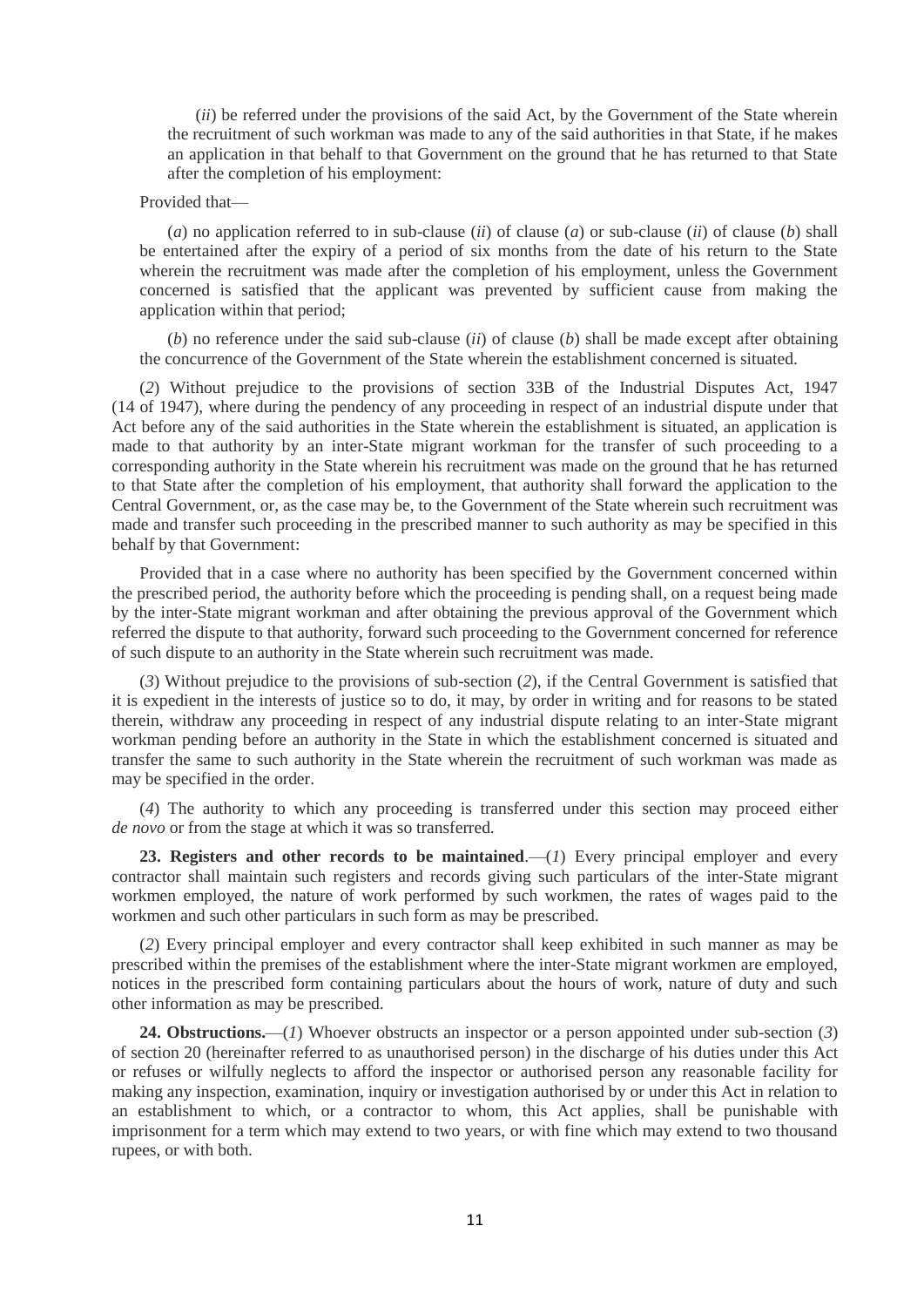(*2*) Whoever wilfully refuses to produce on the demand of any inspector or authorised person any register or other document kept in pursuance of this Act or prevents or attempts to prevent or does anything which he has reason to believe is likely to prevent any person from appearing before or being examined by any inspector or authorised person acting in pursuance of his duties under this Act, shall be punishable with imprisonment for a term which may extend to two years, or with fine which may extend to two thousand rupees, or with both.

**25. Contravention of provisions regarding employment of inter-State migrant workmen.**— Whoever contravenes any provisions of this Act or of any rules made thereunder regulating the employment of inter-State migrant workmen, or contravenes any condition of a licence granted under this Act, shall be punishable with imprisonment for a term which may extend to one year, or with fine which may extend to one thousand rupees, or with both, and in the case of a continuing contravention, with an additional fine which may extend to one hundred rupees for every day during which such contravention continues after conviction for the first such contravention.

**26. Other offences.**—If any person contravenes any of the provisions of this Act or of any rules made thereunder for which no other penalty is elsewhere provided, he shall be punishable with imprisonment for a term which may extend to two years, or with fine which may extend to two thousand rupees, or with both.

**27. Offences by companies.**—(*1*) Where an offence under this Act has been committed by a company, every person who, at the time the offence was committed, was in charge of, and was responsible to, the company for the conduct of the business of the company, as well as the company, shall be deemed to be guilty of the offence and shall be liable to be proceeded against and punished accordingly:

Provided that nothing contained in this sub-section shall render any such person liable to any punishment, if he proves that the offence was committed without his knowledge or that he had exercised all due diligence to prevent the commission of such offence.

(*2*) Notwithstanding anything contained in sub-section (*1*), where any offence under this Act has been committed by a company and it is proved that the offence has been committed with the consent or connivance of, or is attributable to any neglect on the part of, any director, manager, secretary or other officer of the company, such director, manager, secretary or other officer shall be deemed to be guilty of that offence and shall be liable to be proceeded against and punished accordingly.

*Explanation.*—For the purposes of this section,—

(*a*) "company" means any body corporate and includes a firm or other association of individuals; and

(*b*) "director", in relation to a firm, means a partner in the firm.

**28. Cognizance of offences.**—No court shall take cognizance of any offence under this Act except on a complaint made by, or with the previous sanction in writing of, an inspector or authorised person and no court inferior to that of a Metropolitan Magistrate or a Judicial Magistrate of the first class shall try any offence punishable under this Act.

**29. Limitation of prosecutions.**—No court shall take cognizance of an offence punishable under this Act unless the complaint thereof is made within three months from the date on which the alleged commission of the offence came to the knowledge of the inspector or authorised person concerned:

Provided that where the offence consists of disobeying a written order made by an inspector or authorised person, complaint thereof may be made within six months of the date on which the offence is alleged to have been committed.

**30. Effect of laws and agreements inconsistent with the Act.—(***1***) The provisions of this Act shall** have effect notwithstanding anything inconsistent therewith contained in any other law or in the terms of any agreement or contract of service, or in any standing orders applicable to the establishment whether made before or after the commencement of this Act: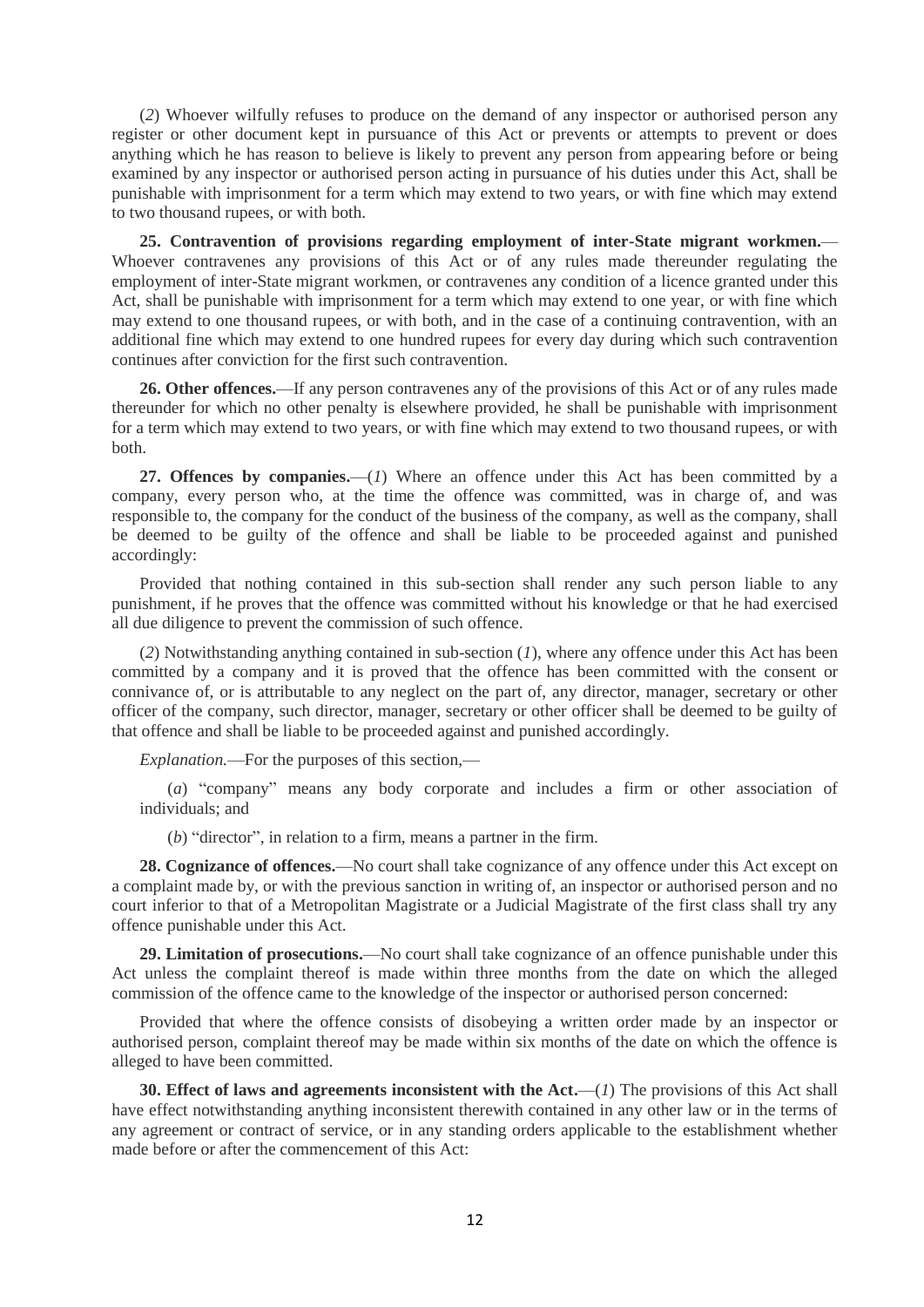Provided that where under any such law, agreement, contract of service or standing orders, the inter-State migrant workmen employed in the establishment are entitled to benefits in respect of any matter which are more favourable to them than those to which they would be entitled under this Act, the inter-State migrant workmen shall continue to be entitled to the more favourable benefits in respect of that matter, notwithstanding that they receive benefits in respect of other matters under this Act.

(*2*) Nothing contained in this Act shall be construed as precluding any inter-State migrant workmen from entering into an agreement with the principal employer or the contractor, as the case may be, for granting them rights or privileges in respect of any matter which are more favourable to them than those to which they would be entitled under this Act.

**31. Power to exempt in special cases.**—The appropriate Government may, by notification in the Official Gazette and subject to such conditions and restrictions, if any, and for such period or periods as may be specified in the notification, direct that all or any of the provisions of this Act or the rules made thereunder shall not apply to or in relation to any establishment or class of establishments or any contractor or class of contractors or any inter-State migrant workmen in such establishment or class of such workmen, if that Government is satisfied that it is just and proper so to do having regard to the methods of recruitment and the conditions of employment in such establishment or class of establishments and all other relevant circumstances.

**32. Protection of action taken under Act.**—(*1*) No suit, prosecution or other legal proceedings shall lie against any registering officer, licensing officer or any other employee of the Government for anything which is in good faith done or intended to be done in pursuance of this Act or any rule or order made thereunder.

(*2*) No suit or other legal proceedings shall lie against the Government for any damage caused or likely to be caused by anything which is in good faith done or intended to be done in pursuance of this Act or any rule or notification or order made or issued thereunder.

**33. Power to give directions.**—The Central Government may give directions to the Government of any State as to the carrying into execution in the State of the provisions contained in this Act.

**34. Power to remove difficulties.**—(*1*) If any difficulty arises in giving effect to the provisions of this Act, the Central Government may, by order published in the Official Gazette, make such provisions not inconsistent with the provisions of this Act, as appears to it to be necessary or expedient for removing the difficulty:

Provided that no such order shall be made after the expiry of two years from the date on which this Act comes into force.

(*2*) Every order made under this section shall, as soon as may be after it is made, be laid before each House of Parliament.

**35. Power to make rules.**—(*1*) The appropriate Government may, subject to the condition of previous publication, make rules for carrying out the purposes of this Act.

(*2*) In particular, and without prejudice to the generality of the foregoing power, such rules may provide for all or any of the following matters, namely:—

(*a*) the form and mariner in which an application for the registration of an establishment may be made under section 4, the fees payable thereon and the form of a certificate of registration issued under that section;

(*b*) the form in which an application for the grant or renewal of a licence may be made under section 9 and the particulars it may contain;

(*c*) the manner in which an investigation is to be made in respect of an application for the grant of a licence and the matters to be taken into account in granting or refusing a licence;

(*d*) the form of a licence which may be granted or renewed under this Act, the conditions subject to which the licence may be granted or renewed, the fees payable for the grant or renewal of a licence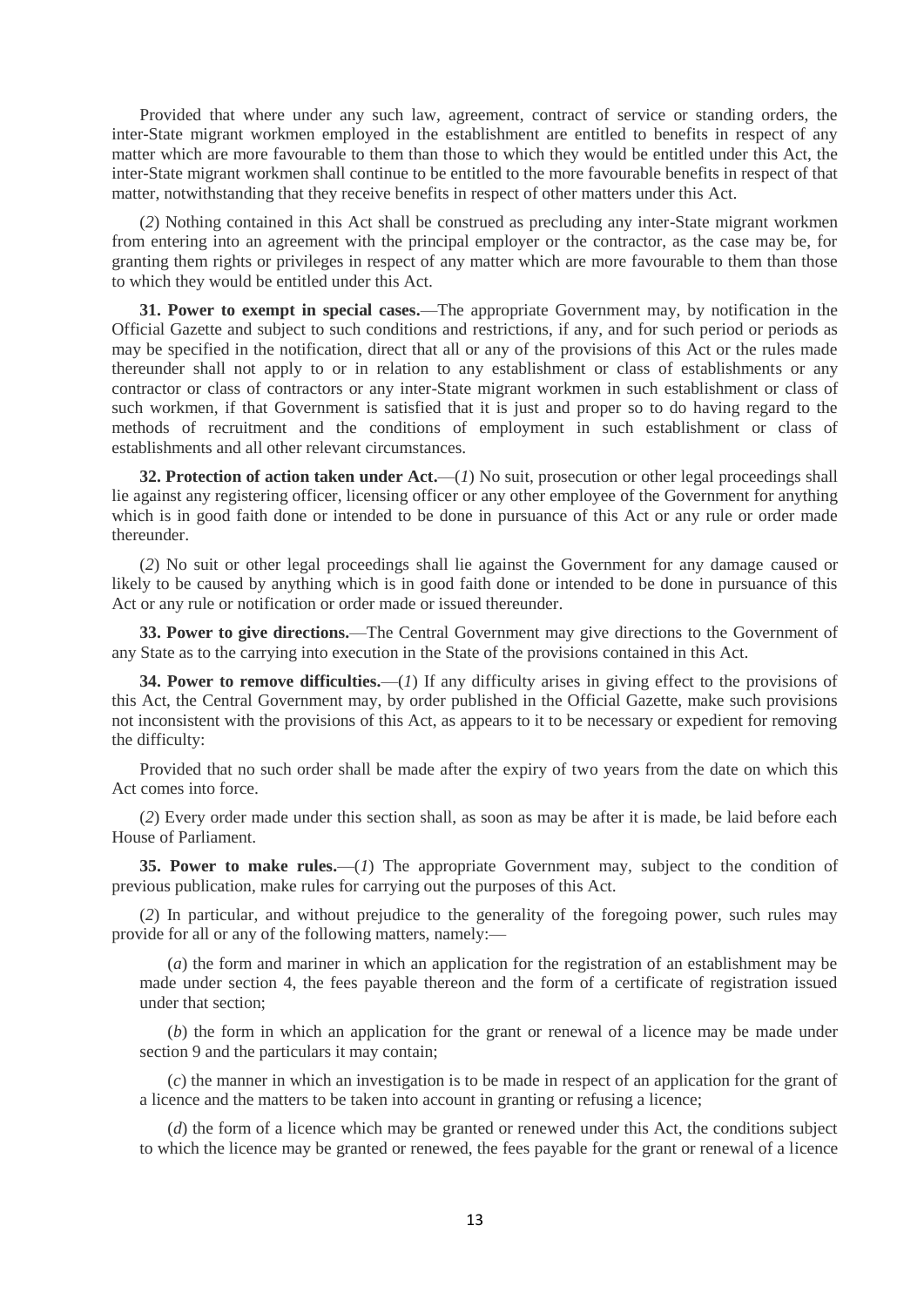and the security, if any, required to be furnished for the due performance of the conditions of the licence;

(*e*) the circumstances under which licences may be varied or amended under section 10;

(*f*) the form and the manner in which appeals may be filed under section 11 and the procedure to be followed by appellate officers in disposing of the appeals;

(*g*) the wage rates, holidays, hours of work and other conditions of service which an inter-State migrant workman is entitled under section 13;

(*h*) the period within which wages payable to inter-State migrant workmen should be paid by the contractor under sub-section (*1*) of section 17 and the manner of certification of such payment under sub-section (*2*) thereof;

(*i*) the time within which allowances or facilities required by this Act to be provided and maintained may be so provided by the contractor and in case of default on the part of the contractor, by the principal employer under section 18;

(*j*) the powers that may be exercised by inspectors under section 20;

(*k*) the form of registers and records to be maintained, and the particulars and information to be contained in notices to be exhibited, by the principal employers and contractors under section 23;

(*l*) the manner of submission of returns, and the forms in which, and the authorities to which, such returns may be submitted;

(*m*) legal aid to inter-State migrant workmen;

(*n*) any other matter which is required to be, or may be, prescribed under this Act.

(*3*) Every rule made by the Central Government under this Act shall be laid, as soon as may be after it is made, before each House of Parliament while it is in session for a total period of thirty days which may be comprised in one session or in two or more successive sessions and if, before the expiry of the session immediately following the session or the successive sessions aforesaid, both Houses agree in making any modification in the rule or both Houses agree that the rule should not be made, the rule shall thereafter have effect only in such modified form or be of no effect, as the case may be; so, however, that any such modification or annulment shall be without prejudice to the validity of anything previously done under that rule.

**36. Repeals and saving.—**(*1*) The Orissa Dadan Labour (Control and Regulation) Act, 1975 (Orissa Act 42 of 1975) and any law corresponding to this Act, in force in any State, shall stand repealed.

(*2*) Notwithstanding such repeal, anything done or any action taken under the provisions of the Act or law so repeated shall, in so far as such thing or action is not inconsistent with the provisions of this Act, be deemed to have been done or taken under the provisions of this Act as if the said provisions were in force when such thing was done or such action was taken and shall continue to be in force accordingly until superseded by anything done or any action taken under this Act.